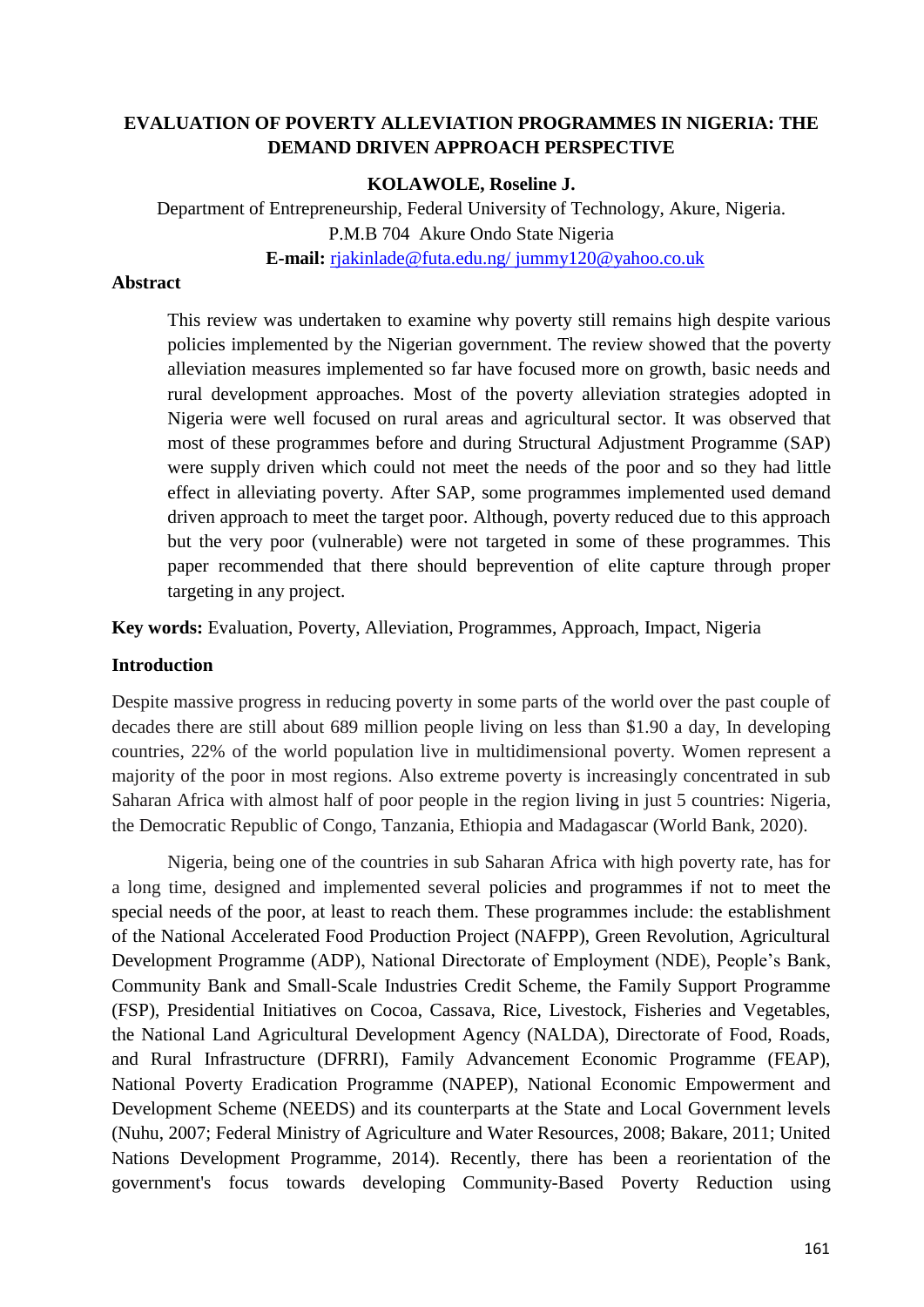Community Driven Development approach (World Bank, 2021). In Nigeria, under this approach, several programmes have been implemented and some are still on. Local Empowerment and Environmental Management Programme (LEEMP); Community-Based Poverty Reduction Project (CPRP) and Community and Social Development Project (CSDP) are social Community Driven Development (CDD)projects while National *Fadama*  Development Project (*Fadama* II and III) is economic CDD project (World Bank, 2021). However, the fact that the incidence of poverty remains very high, the existence of the various poverty alleviation programmes notwithstanding requires examination of the factors that contribute to this, especially among the core poor which is needed for effective targeting of different policies and interventions. Therefore, this study is set to assess some of the poverty alleviation programmes designed and implemented before, during and after SAP. This is to identify the approaches employed and effects on the poor.

### **Approaches to Poverty Alleviation**

There are four approaches to poverty alleviation. These include: Economic Growth Approach, Basic Needs Approach, Rural Development Approach and Target Approach (Edralin, Tibon and Tugas, 2015). These approaches are discussed in details below:

**Economic Growth Approach** This approach focuses on capital formation as it relates to capital stock and human capital. Human capital formation has to do with education, health, nutrition and housing needs of labour. This is obvious from the fact that investments in these sources of human capital improve the quality of labour and thus its productivity (Misana, 1995; Sazama and Young, 2006; Edralin, et.al., 2015). Hence, to ensure growth that takes care of poverty, the share of human capital as a source of growth in output has to be accorded the rightful place.

**Basic Needs Approach** This calls for the provision of basic needs such as food, shelter, water, sanitation, health care, basic education, transportation etc. unless there is proper targeting, this approach may not directly impact on the poor because of their inherent disadvantage in terms of political power and the ability to influence the choice and location of government programmes and projects (Ogwumike, 2002).

**Rural Development Approach** This approach sees the rural sector as a unique sector in terms of poverty reduction. This is because majority of the poor in developing countries live in this sector. In addition, the level of paid employment in this sector is very minimal. Hence, traditional measures of alleviating poverty may not easily work in the rural sector without radical changes in the assets ownership structure, credit structure, etc. Emphasis in this approach to development has focused on the integrated approach to rural development. This approach recognizes that poverty is multi-dimensional and therefore, requires a multi-pronged approach. The approach aims at the provision of basic necessities of life such as food, shelter, safe drinking water, education, health care, employment and income generating opportunities to the rural dwellers in general and the poor in particular. One basic problem with this approach to poverty reduction is that it is difficult to focus attention on the real poor given that poverty in the rural area is pervasive. In other words it makes targeting of poverty reduction programmes very difficult (Oladimeji and Abiola, 1998).

**Target Approach** This approach favours the directing of poverty alleviation programmes to specific groups within the country. This approach includes such programmes as Social Safety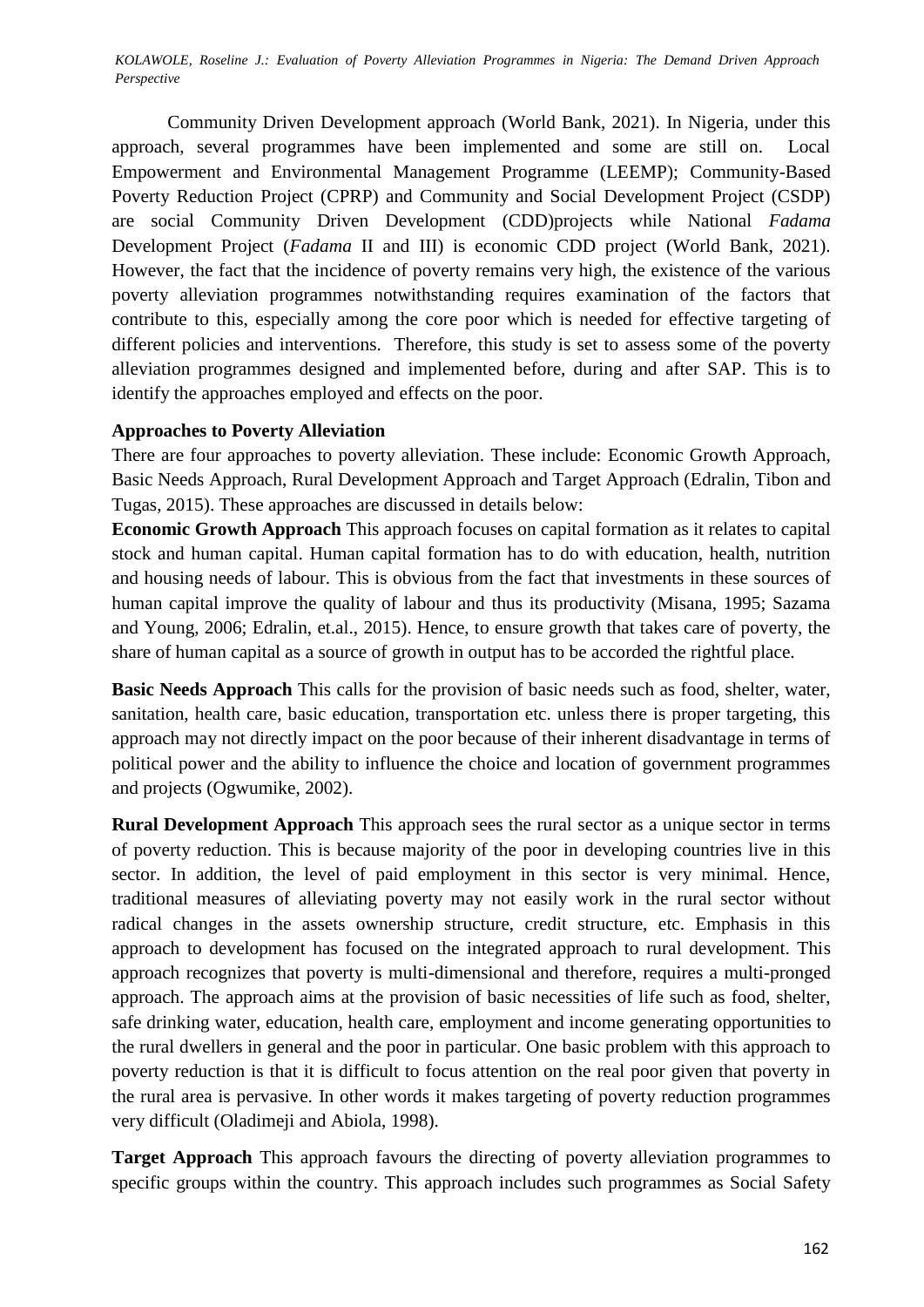Nets, Micro Credits, and School Meal programme (Oladimeji and Abiola, 1998). This approach requires proper identification of the target group so as to minimize leakages. Globally, in recent times the concern over increasing income inequality and poverty levels especially in the developing countries and the need for its alleviation as a means of improving the standard of living of the people has led to shifting from Supply Driven Approach to Demand Driven approach through the conceptualization and implementation of various Community Driven Development (CDD) programmes. Since targeting the poor has been one of the challenges of development and emergency response programmes (Farrington and Salter, 2006), it is argued that using CDDs could improve targeting since the CDDs use better local knowledge to define and identify the targeted groups (Mansuri and Rao, 2004).

**Community Driven Development (CDD) Approach** - CDD is broadly defined as giving control of decisions and resources to community groups. CDD approaches, by contrast, treat poor people and their institutions as initiators, as collaborators and as resources on which to build. World Bank (2003) defines CDD as an effective mechanism for poverty reduction, complementing market- and state- run activity by achieving immediate and lasting results at the grass roots level. CDD can enhance sustainability and make poverty reduction effort more responsive to demand. It has also been shown to increase the efficiency and effectiveness of poverty reduction efforts; it has the potential to occur simultaneously in a very large number of communities, thus achieving far-reaching poverty impact.

The Community-Driven Development (CDD) approach has become one of the key development strategies used by both government and development assistance programmes (Mansuri and Rao, 2004; Platteau, 2004; Gillespie, 2004). The CDD popularity has been propelled by its potential to develop projects and programmes that are sustainable, responsive to local priorities, empower local communities to manage and govern their own development programmes, and are better targeted toward poor and vulnerable groups (Dongier, et al., 2001; Gillespie, 2004).

Khwaja (2001) observed that projects managed by communities were more sustainable than those managed by local governments because of better maintenance. However, Cleaver (1999), Kleimeer (2000), and Mosse (1997) found that CDD projects that lacked external institutional, financial, and technical support were not sustainable. Targeting the poor has been one of the challenges of development and emergency response programmes (Farrington and Slater, 2006). One argument in favour of CDD asserts that it can improve targeting because CDD projects make better use of local knowledge to define and identify the targeted groups (Mansuri and Rao, 2004). However, there has been mixed empirical evidence concerning the effectiveness of targeting using the CDD approach. A review concluded that in heterogeneous communities with high social inequality, the performance of CDD projects in targeting has been worse than that of externally managed programmes (Conning and Kevane, 2002). However, the review also revealed that in egalitarian communities with open and transparent systems of decision making, targeting was better with CDD than with development approaches using external project management.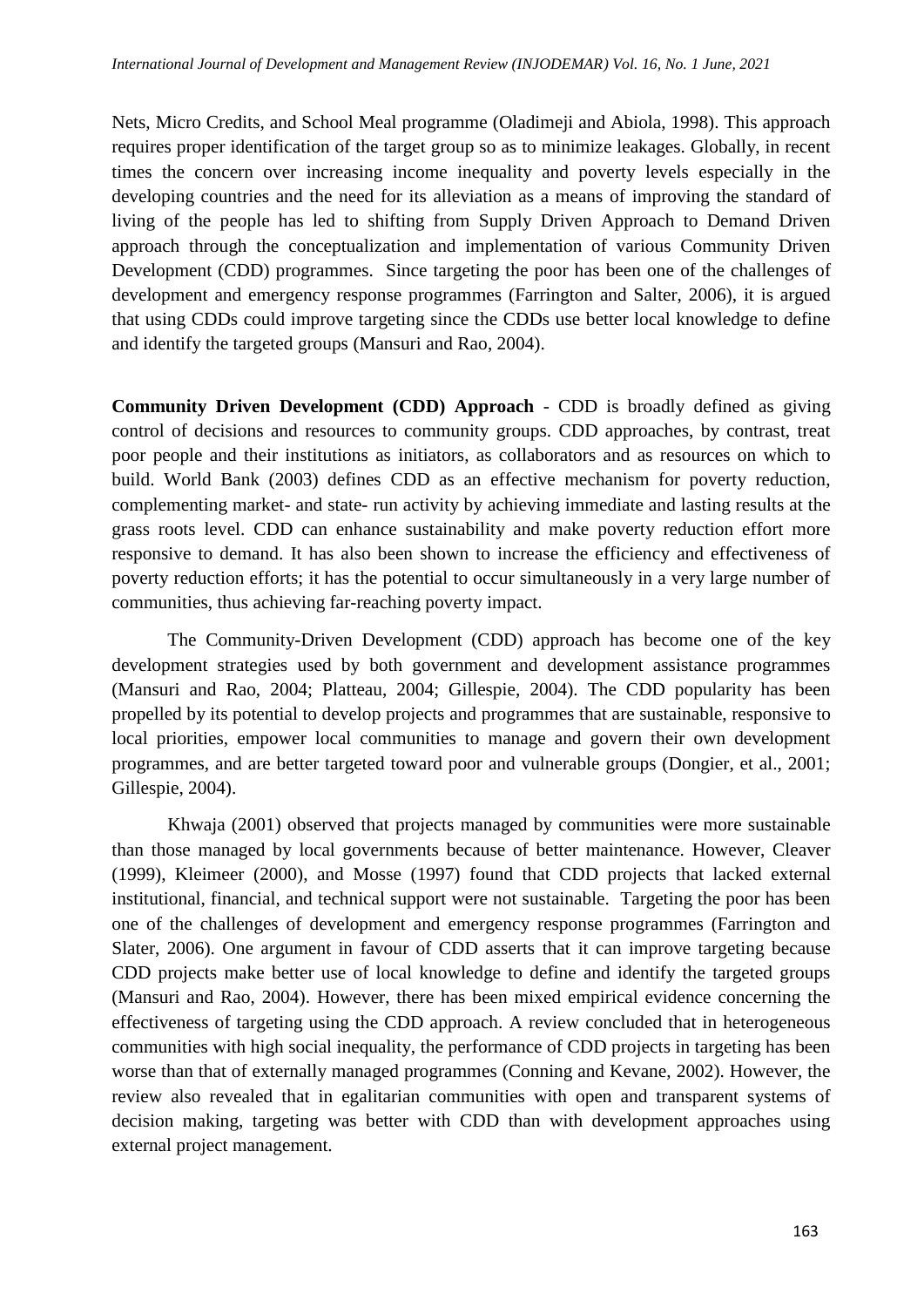Alkire, Bebbington, Esmail, Ostrom, Polski, Ryan, Van Domelen, Wakeman, and Dongier (2001) also defined CDD as a demand driven approach which recognizes that poor people are prime actors in the development process, not targets of externally designed poverty reduction efforts. In CDD, control of decisions and resources rests with community groups, who may often work in partnership with demand-responsive support organizations and service providers, including elected local governments, the private sector, non-governmental organizations (NGOs), and central government agencies. Experience has shown that, given clear rules of the game, access to information, and appropriate support, poor men and women can effectively organize to provide goods and services that meet their immediate priorities. Not only do poor communities have greater capacity than generally recognized, they also have the most to gain from making good use of resources targeted at poverty reduction (Alkire *et al*., 2001). CDD's potential is increasingly recognized. Individual studies have shown that CDD can increase the effectiveness, efficiency, and sustainability of projects or programmes, making them more pro-poor and responsive to local priorities. Other objectives include developing capacity, building social and human capital, facilitating community and individual empowerment, deepening democracy, improving governance, and strengthening human rights (Mansuri and Rao 2003; World Bank, 2021).

### **Poverty Alleviation Programmes and Strategies in Nigeria**

In Nigeria, the poverty alleviation measures implemented so far have focused more on growth, basic needs and rural development approaches. It is important to note that most of the poverty alleviation strategies adopted in Nigeria were well focused on rural areas and on the agricultural sector. This is because poverty in Nigeria is largely a rural phenomenon with agriculture accounting for the highest incidence over the years. Besides, poverty reduction depends, to a large extent, on the agricultural sector, because the sector not only provides food for consumption as well as raw materials for manufacturing activities, it is the main employer of labour especially in the rural areas (Ogwumike, 2002). There are three periods that can be identified: Pre- Structural Adjustment Programme (Pre –SAP) era, SAP era and Democratic era.

#### **Pre- Structural Adjustment Programme (Pre-SAP) Era**

Poverty reduction was never the direct focus of development planning and management during Pre- SAP era. Government only showed concern for poverty reduction indirectly. During this era, Nigeria had prepared and executed four national development plans as follows: First National Development Plan 1962-68, Second National Development Plan 1970-74, Third National development Plan 1975-80 and the Fourth National Development Plan 1981-85. During this era, many of the programmes which were put in place in Nigeria by the government (either wholly or in association with international agencies) had positive effects on poverty reduction although the target population for some of the programmes was not specified explicitly as poor people or communities (Onyenwigwe, 2009; Iheanacho, 2014). Some of these programmes are farm production enhancement programmes which tended to facilitate and support farmers in their production.

One of the first such programmes was the Farm Settlement Scheme (FSS) of the old Western region of Nigeria. The FSS was intended to put more lands under farming by engaging young school leavers in farming communities where they were expected to live together and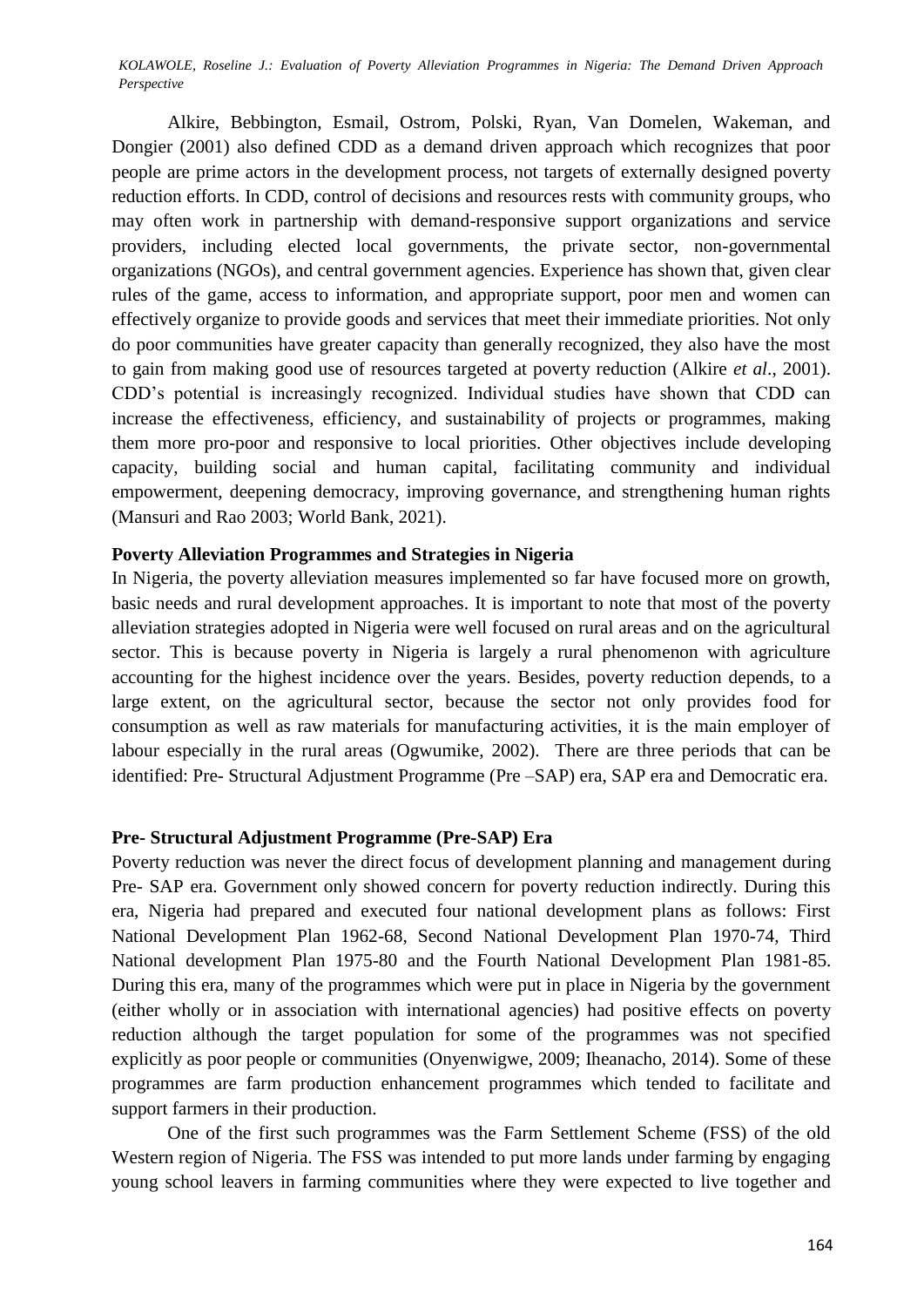share facilities and responsibilities (Olatunbosun, 1964; Iwuchukwu and Igbokwe, 2012). Also after the civil war in 1970, Federal Military Government of Nigeria became more involved in initiating these programmes. These programmes include: the National Accelerated Food Production Programme (NAFPP); the Operation Feed the Nation (OFN) and the Green Revolution Programme (GRP). These were intended to improve the food situation in the country after the debilitating civil war. NAFPP was a general-purpose food production programme, which was intended to make more resources available to farmers on their turfs through mobilization of extension workers. OFN was an awareness of programme intended to educate people generally to engage in food production around their homes, schools and on any available piece of land (Jibowo, 2005). GRP was initiated as a comprehensive development programme designed to revolutionise not only food production but also export tree crops production (Iwuchukwu & Igbokwe, 2012). Several instruments were considered in implementing GRP, but the most significant in terms of scope and financial commitment was harnessing of the water of Nigeria's river basin for food production (Antonio & Akinyosove, 1986). This led to Nigeria's River Basin Development Authorities (RBDAs). In addition to the activities of RBDAs, the Agricultural Development Project (ADPs) became a major initiative for supporting the agricultural sector and rural economy of the nation in the 1980s. ADPs were to provide extension services, technical input support and rural infrastructure services. They also provide temporary role in providing advisory services (Antonio & Akinyosoye, 1986).

The most serious intervention in developing a modern agricultural marketing system in Nigeria was the establishment of the marketing boards for the major crops of the country between 1947 -1986 to serve as buyer of last resort, at fixed prices and held strategic or buffer stock. The marketing boards functioned as para-public sector organizations, otherwise known as parastatals. They enjoyed a certain level of administrative autonomy but were still under close government supervision (Idachaba & Ayoola, 1992). Marketing boards in Nigeria were characterized by many ills generally associated with government business concerns. They suffered from bureaucratic nuisances, very large staff size, most of them not qualified for the positions they held and poorly-paid. Excessive intervention in their management, relative insecurity of tenure and high operating costs contributed to the low level of efficiency in the boards (Olubanjo Akinleye & Ayanda, 2009)

Other programmes during this era included the Agricultural Credit Guarantee Scheme (ACGS), the Rural Electrification Scheme (RES), the Rural Banking Programme (RBP), Free and Compulsory Primary Education (FCPE) set up also in 1977, Green Revolution established in 1980, and Low Cost Housing Scheme. Most of these programmes were designed to take care of such objectives as employment generation, enhancing agricultural output and income, and stemming the tide of rural – urban migration. These programmes made some laudable impacts; they enhanced the quality of life of many Nigerians. Despite this, they could not be sustained due to lack of political will and commitment, policy instability and insufficient involvement of the beneficiaries in these programmes (Ogwumike, 1987, 1996, and 1998; CBN, 1998; Akinyosoye, 2005; Nnadozie, 2014; Iheanacho, 2014).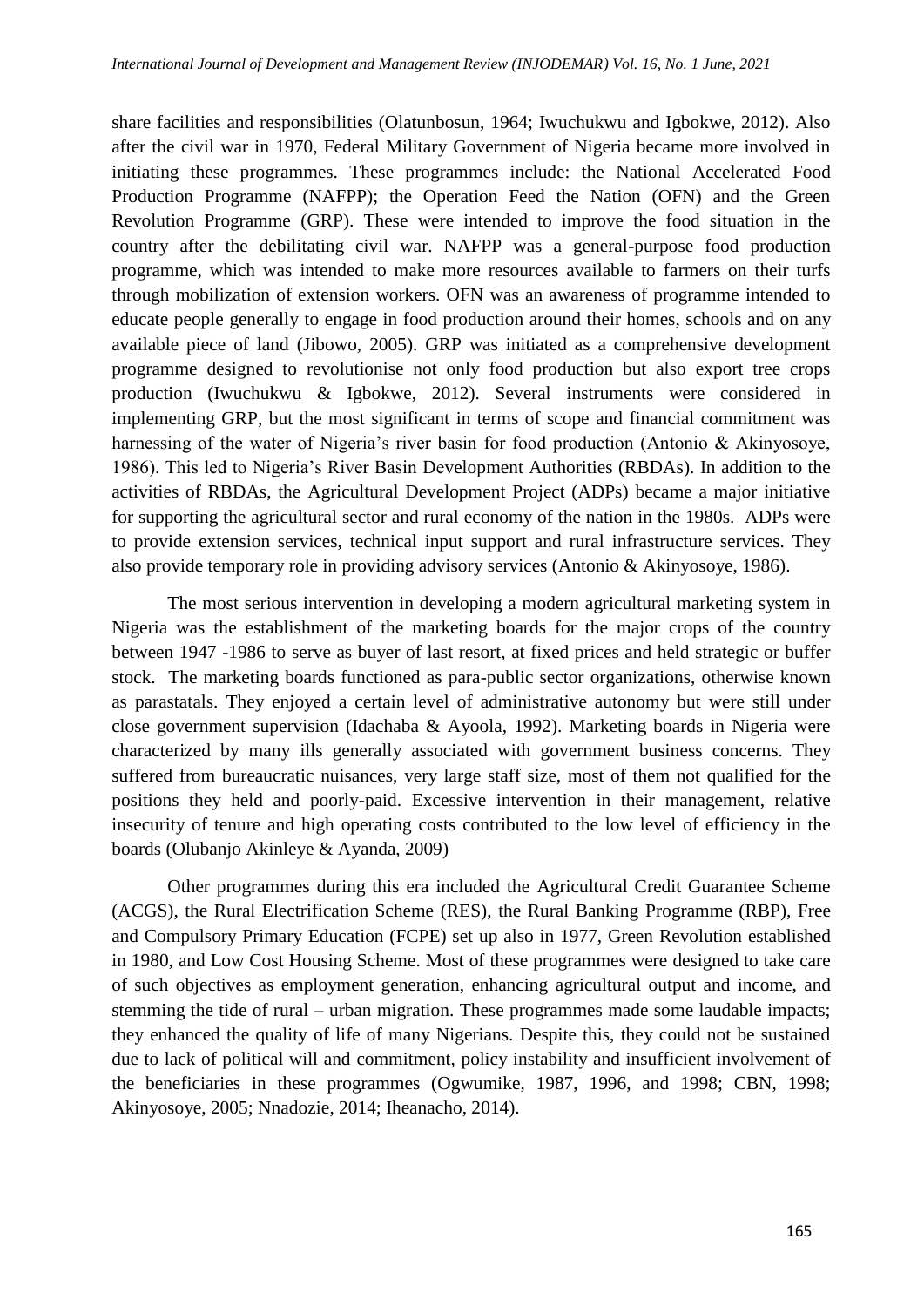### **Structural Adjustment Programme (SAP) Era**

Conscious policy effort by government towards poverty alleviation began in Nigeria during the era of Structural Adjustment Programme (SAP). The severe economic crisis in Nigeria in the early 1980s worsened the quality of life of most Nigerians. The government made determined effort to check the crisis through the adoption of SAP. However, the implementation of SAP further worsened the living conditions of many Nigerians especially the poor who were the most vulnerable group. This made the government to design and implement many poverty alleviation programmes between 1986 and 1993. Also under the guided deregulation that spanned the period 1993 to 1998, more poverty reduction programmes were put in place by government. Some of the programmes under this era included Directorate of Food, Roads and Rural Infrastructure (DFRRI), National Directorate of Employment (NDE), Better Life Programme (BLP),People's Bank of Nigeria (PBN),Community Banks (CB),Family Support Programme (FSP),Family Economic Advancement Programme (FEAP),National Agricultural Land Development Authority (NALDA), the Agricultural Development Programmes (ADP), and the Strategic Grains Reserves Programmes (SGRP), the Primary Health Care Scheme (PHCS) and the Guinea Worm Eradication Programme.

**The Directorate for Food, Roads and Rural Infrastructures (DFRRI)** was the first rural infrastructure development initiative in the country which was created in 1986 to act as catalyst for rural development by providing rural areas with various items of infrastructural services from the construction, rehabilitation and maintenance of rural feeder roads, rural market places, rural electricity installations and rural potable water installations for rain water catchments and ground water exploitation. DFRRI programme only touched the lives of very few rural dwellers and people saw it as largely political as they did not internalise the ideas of self-development embedded into this seemingly revolutionary concept in rural transformation (Idachaba, 1988).

**National Agricultural Land Development Authority (NALDA)** was initiated with the mandate to expand land under cultivation by creating large farm communities similar in concept to the old Western Region FSS. Other programmes that were initiated in the 1990s were Agricultural Land Resource Management Programme. The objectives of the programme are the selection of suitable lands for the production of specific crops through soil surveys and land evaluation; monitoring and improvement of their qualities through soil fertility management; and ensuring the conservation of the fertility of the lands through rehabilitation. The project was not implemented due to limited financial resources and lack of technical personnel (Ayoola, 2001).

**Rural Water Supply and Sanitation Programme (RUWASSAN)** took off in 1995; the aim was to assist States to attain at least 50 per cent national coverage for rural water supply by 2000.Theproblem with RUWASSAN is similar to that of other rural programmes that are executed without regard to existing organizations. RUWASSAN provided services that the State Water Supply Agencies and Health institutions were established to perform.

During this era, some rural household empowerment programmes were also implemented. One of such programmes was **Better Life for Rural Women Programme (BLP).** Itwas established to alleviate poverty and eliminate ignorance among rural people,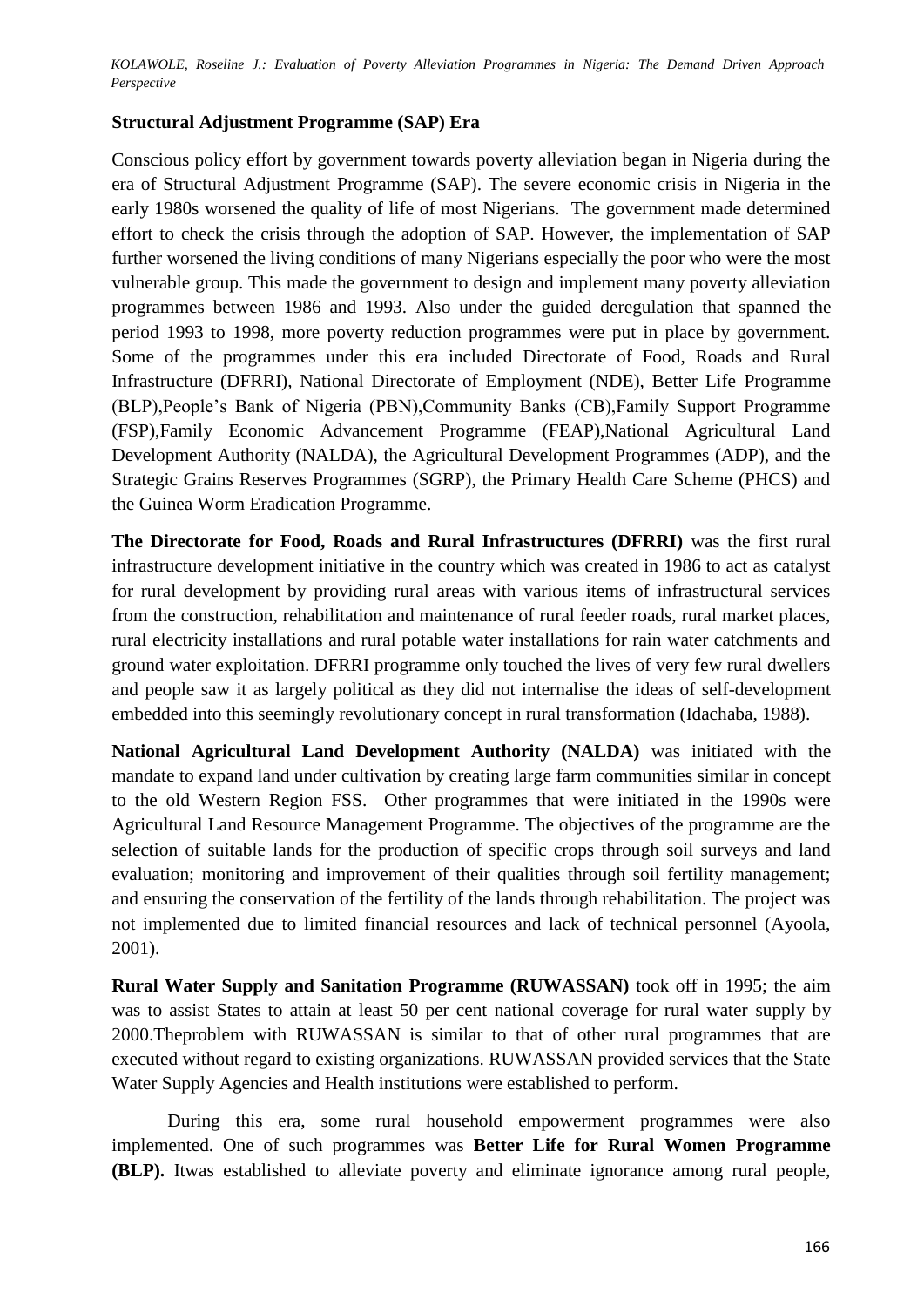particularly women. The programme metamorphosed into **the Family Support Programme (FSP)** in 1994 under a military government. By `1997, another variant of the BLP and FSP had been designed by the Federal Government and was called the **Family Economic Advancement Programme (FEAP).** This is an empowerment programme designed specifically for locally based producers of goods and services and potential entrepreneurs in the cottage industries. The programme is aimed at improving the standard of living of the low-income groups by stimulating appropriate economic activities in the various wards of each local government area in the country (Obasi and Oguche, 1995). By 1999, all these previously established programmes were consolidated into the **Poverty Alleviation Programmes (PAPs).** All these old and new programmes follow the same approach of micro credit and promotion of rural-based Small-Scale Enterprises (Iwuchukwu and Igbokwe, 2012). The programmes were not well thought-out and the various programme activities not planned for. They were long on propaganda (if not noise-making) but short of substance. Sustainability was not built into their planning; hence programme names changed anytime a new government came on board. Institutions created to manage the programme only benefitted the managers of the programme. The programmes were deceptive rather than empower rural households to develop self-sustaining enterprise as they thrust on them a dependency syndrome with a "beggar" mentality that did not prepare the rural people to have the needed market and political power to demand for and get their entitlements from government (Akinyosoye, 2005; Iwuchukwu and Igbokwe, 2012).

## **Democratic Era (Post-SAP)**

During the democratic era, governments also designed and implemented various programmes and strategies to alleviate poverty. National Economic Empowerment and Development Strategy (NEEDS) and Seven Point Agenda were the strategies initiated during this era. National Economic Empowerment and Development Strategy (NEEDS) was Nigeria's homegrown poverty reduction strategy (PRSP). NEEDS was a medium term strategy (2003-07) but which derived from the country's long-term goals of poverty reduction, wealth creation, employment generation and value re-orientation. NEEDS was a nationally coordinated framework of action in close collaboration with the State and Local governments (with their State Economic Empowerment and Development Strategy, SEEDS) and other stakeholders to consolidate on the achievements of the 1999- 2003 democratic dispensation (World Bank, 2010). NEEDS has four key strategies: reforming the way government works and its institutions; growing the private sector; implementing a social charter for the people; and reorientation of the people with an enduring African value system (Ejumudo, 2013; Iheanacho, 2014).

*Reforming Government and Institutions* **-** The goal of NEEDS is to restructure, right-size, reprofessionalized and strengthen government and public institutions to deliver effective services to the people. It also aimed at eliminating waste and inefficiency, and free up resources for investment in infrastructure and social services by government. *Growing the private sector* - NEEDS is a development strategy anchored on the private sector as the engine of growth for wealth creation, employment generation and poverty reduction (Iheanacho, 2014). The government is the enabler, the facilitator and the regulator. The private sector is the executor, the direct investor and manager of businesses. The key elements of this strategy included the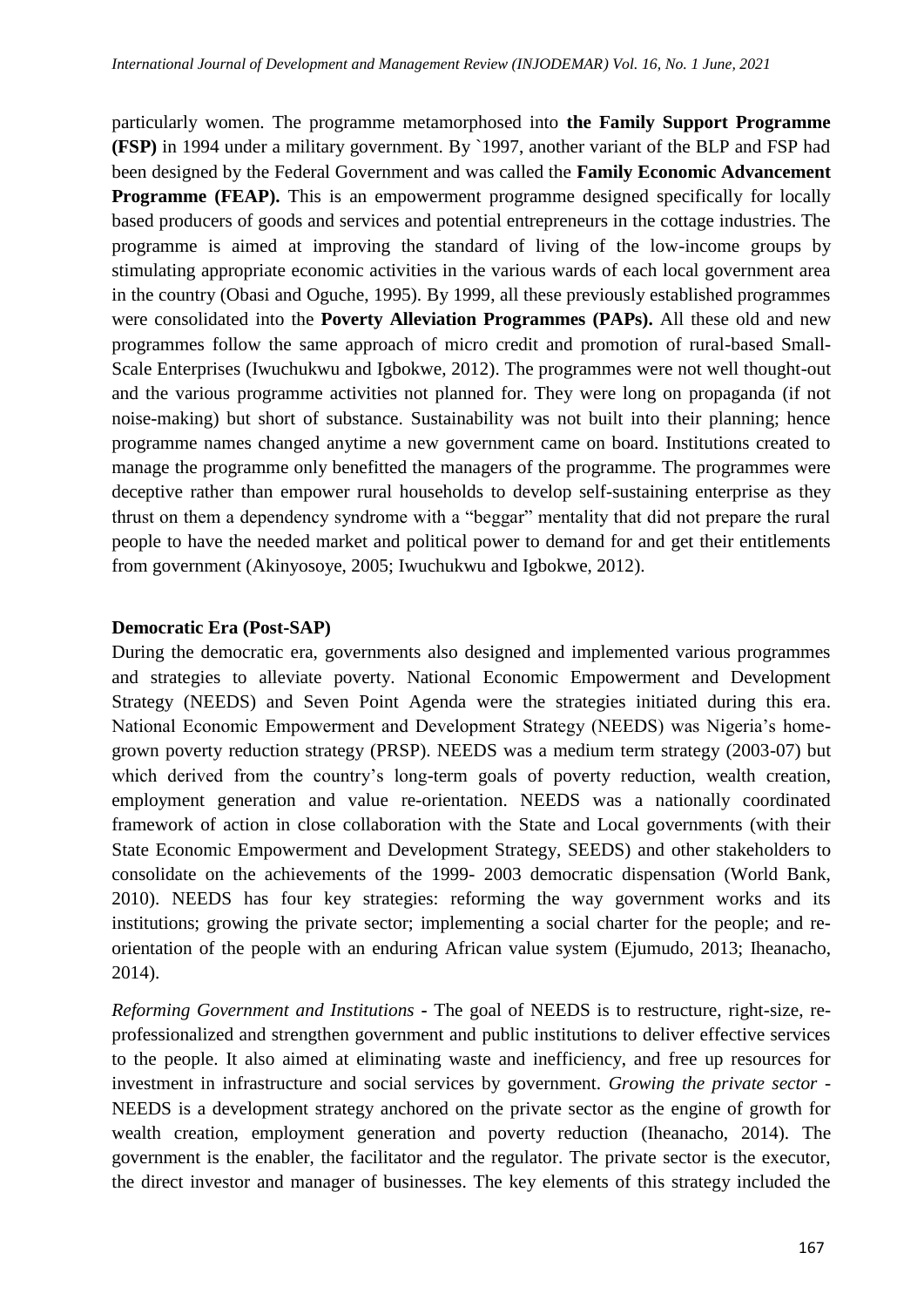renewed privatization, de-regulation and liberalization programme. *Implementing social charter* **-** NEEDS was about people; it was about their welfare, their health, education, employment, poverty-reduction, empowerment, security and participation. This is the overarching ultimate goal of NEEDS (World Bank, 2010).

 National Economic Empowerment and Development Strategy (NEEDS), the economic development blueprint, developed by Obasanjo's regime, has influenced the creation of President Umaru Musa Yar'Adua's 7-Point Agenda; an articulation of policy priorities to strengthen the reforms and build the economy, so that the gains of the reforms are felt widely by citizens across the country. The Seven Points Agenda was on the following areas power and energy**,** food security**,** wealth creation**,** transport, land reforms**,** security, education **(**Federal Ministry of Information and Communications, 2007; Dode, 2010). All of these agenda just appeared on the pages of newspapers; however, they were not fully realized**.**

#### **Community-Driven Development Programmes in Nigeria**

During this democratic era, several CDD projects have been implemented and some are still on or about to be implemented. These include Local Empowerment and Environmental Management Programme (LEEMP), Community based Poverty Reduction Programme (CPRP), Community and Social Development Project (CSDP), Community Based Agricultural and Rural Development Project, Community Based Natural Resources Management Project, *Fadama* II and now *Fadama* III. These are explained below.

#### **Local Empowerment and Environmental Management Project (LEEMP)**

Local Empowerment and Environmental Management Project (LEEMP), a Community Driven Development Project that became effective in 2004 is being implemented in nine states. The participating states included Adamawa, Bauchi, Bayelsa, Benue, Enugu, Imo, Katsina, Niger and Oyo (Ojoawo, 2013). LEEMP has been designed to establish an institutional mechanism for transferring investment resource to communities, so that they can finance their own investment priorities. In addition, it emphasizes the management of the environment as a prerequisite to sustainable livelihoods and development. It is financed by the International Development Association (IDA), state governments and participating beneficiary communities. It seeks to reduce poverty, stimulate growth and empower people using a Community Driven Development (CDD) approach, which emphasizes social, natural resources and environmental management. LEEMP engenders social inclusion through gender equality and people's participation. It creates job opportunities and wealth through the provision of support for various incomegenerating activities. It provides support for policy and legislative reforms in the environmental sector and for communities to engage in sustainable agricultural practices, improve access to market, and mainstreaming the environment (NISER, 2007). The problems of unsuitable management of the rural environment, poor utilisation of natural resources; extremely rural and urban poverty and highly centralized government are addressed in Nigeria by these projects (Onah *et al.,* 2013). LEEMP operates within the strategy of Community-Driven Development through the promotion of participatory decision-making, integrated multi-sectoral planning and sustainable environmental impact control among micro-project communities (Nnabuike, 2014).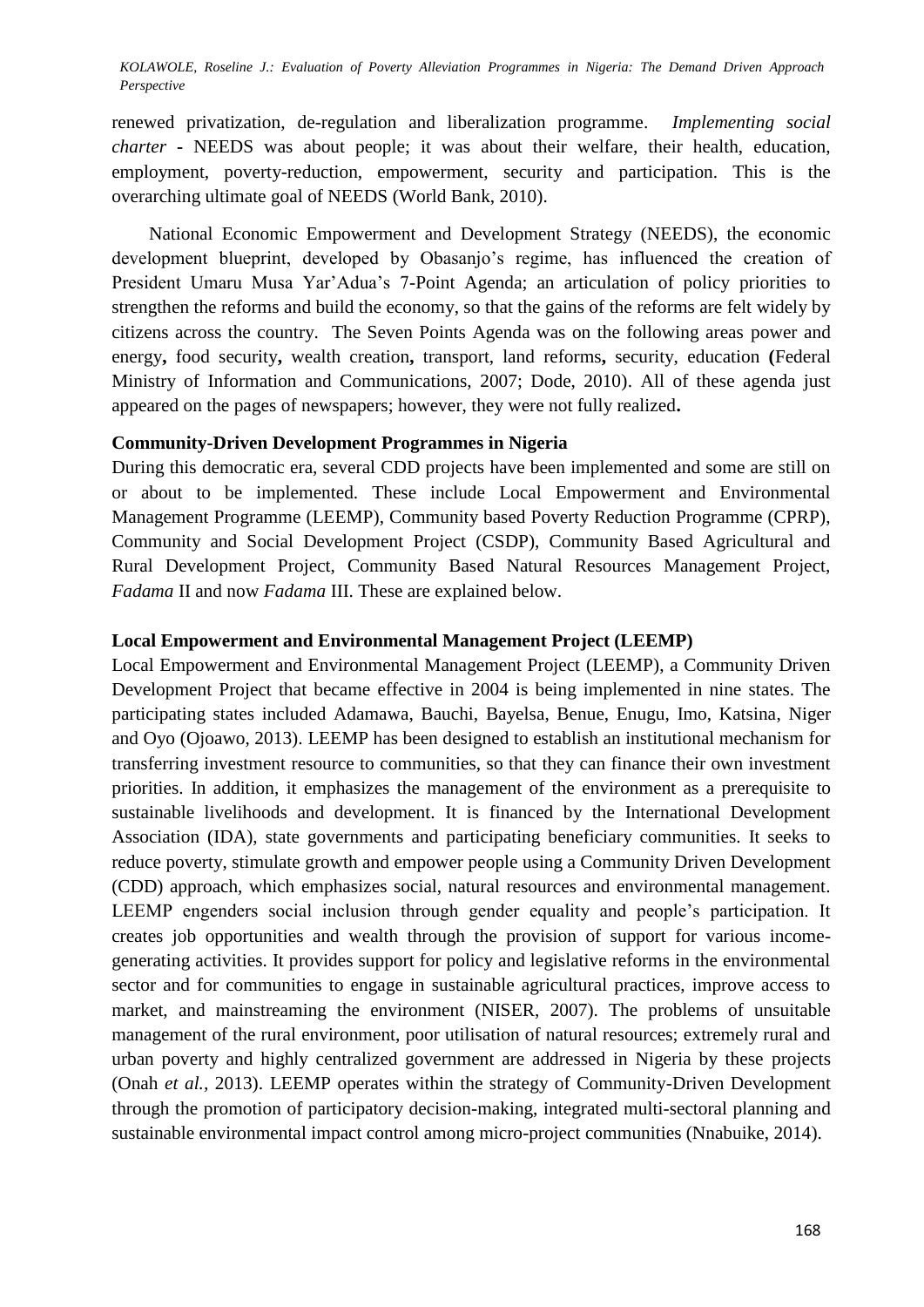### **Community –Based Poverty Reduction Project (CPRP)**

The development objectives of this project include the improvement of access of the poor to social and economic infrastructure and to increase the availability and management of development resources at the community level. The output of the project is to improve services and infrastructure in poor beneficiary communities; Increased capacity of federal government to support, monitor and evaluate poverty reduction activities; increased capacity at state level for implementing community-driven projects; Establishment of effective agencies in 12 states for financing community-generated projects and the activity; Input of the project is capacitybuilding which was designed to strengthen federal, state and local government capacity for poverty reduction policy design and dissemination, advocacy and sensitization of stakeholders (Babagana, 2002; Mansuri and Rao, 2003; Federal Ministry of Finance, 2008).

### **Community and Social Development Project (CSDP)**

This is a Community Driven Development project that was initiated on July 2008 to end on December, 2013. CSDP is a five-year Sector Investment Loan (SIL) to allow for (i) the scaling up of the CDD approach from the CPRP and LEEMP states, to other states in Nigeria, (ii) the institutionalization of the CDD approach in the planning approaches adopted by the three levels of government, (iii) response to the challenge of human development at the grassroots level in a sustainable and participatory manner and (iv) improved sustainable natural resource management. The project aims to sustainably increase the access of poor people to social and natural resource infrastructure services through supporting (i) the empowerment of communities to develop, implement and monitor micro social infrastructure projects (public and common pool goods) including natural resource management interventions and (ii) strengthening the skills and capacity of local government authorities and sectoral public agencies to support communities and build a partnership between them. The CSDP has four major components. These include (i) Federal Level- Coordination and Program Support (\$10m) (ii) LGA/Sectoral Ministries Capacity and Partnership Building Component (\$20m); Community-Driven Investment Component (\$170m) and Vulnerable groups livelihood investment grants/transfers component (World Bank, 2006; African Development Bank (AfDB), 2009).

### *Fadama* **Project**

*Fadama* is a Hausa word for low-lying flood plains; usually with easily accessible shallow groundwater. *Fadama* is typically waterlogged during the rainy seasons but retain moisture during the dry season. *Fadama* also refers to a seasonally flooded area used for farming during the dry season. It is defined as alluvial, lowland formed by erosional and depositional actions of the rivers and streams (Qureshi, 1989). They encompass land and water resources that could easily be developed for irrigation agriculture (World Bank, 1994). These areas are considered to be of high potential for economic development through appropriate investments in infrastructure, household assets, and technical assistance. When Fadama spread out over a large area, they are often called wetlands (Blench and Ingawa, 2004; Nkonya *et al*, 2007). Wetlands are recognized by the RAMSAR convention (Ramsar is a place in Iran where the convention was signed) and it is of worldwide significance because of the biodiversity they support. Nigeria is a signatory to this convention. The Ramsar convention of 1971 defined wetlands as areas of marsh, fen, peat land or water, whether natural or artificial, permanent or temporary, with water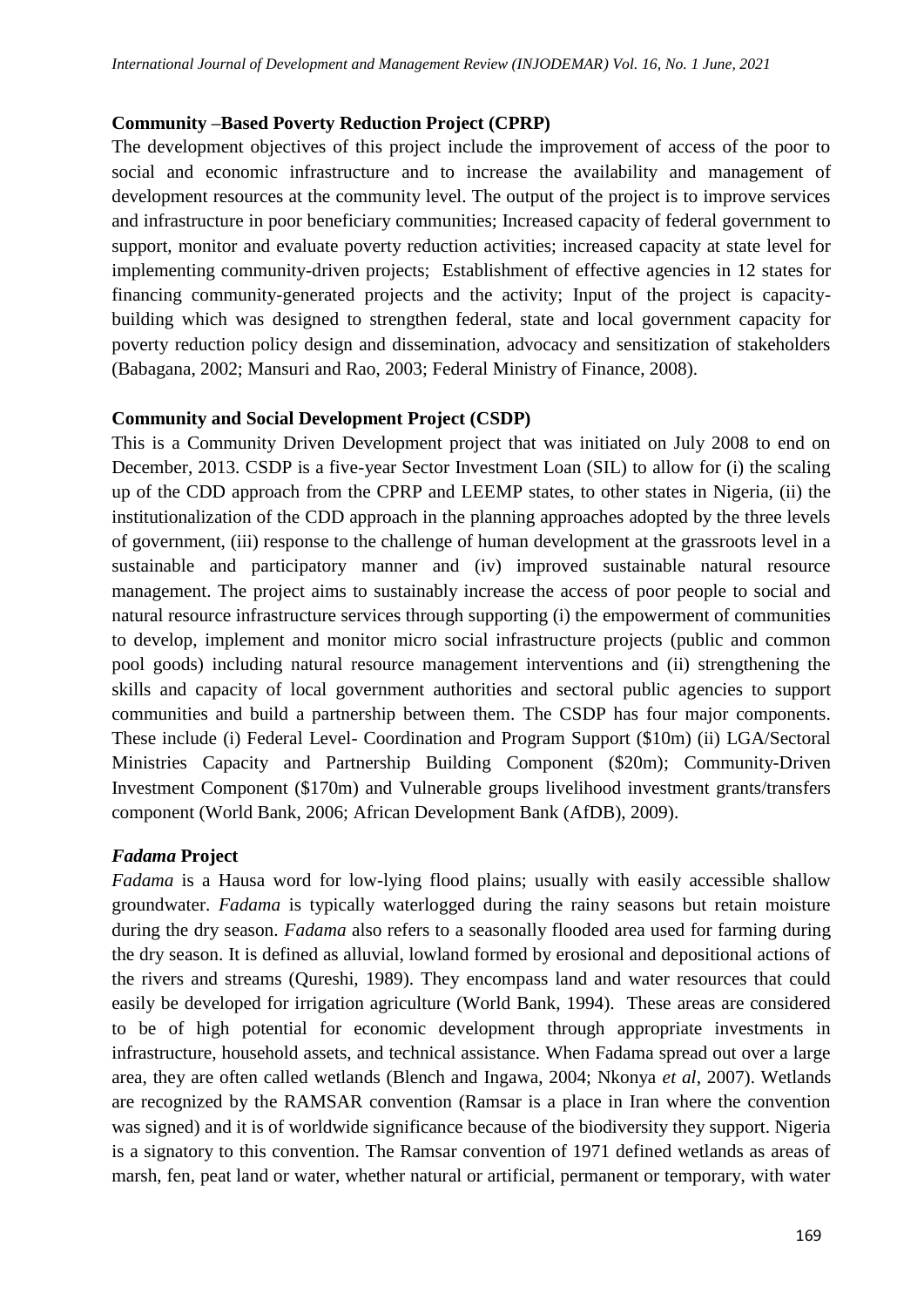that is static or flowing, fresh, brackish or salt, including areas of marine water the depth of which at low tide does not exceed six meters. Land currently used in crop production in the developing countries (excluding China) amounts to some 760 million hectares of arid and hyper arid land used for production through irrigation (FAO, 1995).

The desire to realize the full potential of *Fadama* resources in Nigeria led to the design of the National *Fadama* Development Project, mainly funded by the World Bank, with counterpart funding by the federal and benefiting state governments. *Fadama*-I (phase I of the National *Fadama* Development Project) was implemented during the 1993-99 period. *Fadama*-I focused mainly on crop production and largely neglected downstream activities such as processing, preservation, and marketing. The emphasis of *Fadama*-I was on provision of wash bores to crop farmers through simple credit arrangements aimed at boosting aggregate crop output (NFDO, 2005).

The *Fadama* expansion program is considered to be an instrument for technical transformation in agriculture which would empower the small holder farmers to get out of the poverty trap. On the evaluation of success of *Fadama*-I, according to World Bank (2003); Onoja (2004) and NFDO (2005), this phase 1 failed to attend to some key sectors of the economy as explained below:

1. *Fadama*-I project helped producers increase output, but not to store, preserve and market their surpluses. As a result, much of the output was either not sold at all or sold at low prices due to supply glut, that is, the design of *Fadama*-I did not allow for rural infrastructure to ensure the efficient transportation of farm output to markets.

2. It did not involve and empower key stakeholders such as producer organizations, local government organizations, the private sector and civil society organizations in designing and implementing projects and in providing advisory services. It thus raised concern about project ownership and sustainability.

3. *Fadama*-I did not address mechanisms for conflict resolution in the *Fadama* project areas. It failed to adequately consider the needs of other users of *Fadama* resources (such as livestock producers, fisher folks, pastoralists, hunters, etc.) other than sedentary farmers. As a result, conflict sometimes broke out between the sedentary farmers and pastoralists who found their traditional routes to water and pasture blocked. These confrontations resulted in physical injury and destruction of properties.

4. *Fadama*-I gave little support to the establishment of rural non-farm enterprises. It narrowly focused on crop production neglecting opportunities of values addition through processing and other activities. The drawbacks identified in the *Fadama I* project led to emergence of *Fadama* II.

The Second National *Fadama* Development Project (NFDP-II) is a follow-up on the first phase (1992-1998). The main objective of NFDP-II is to sustainably increase the incomes of the *Fadama* users through expansion of farm and non-farm activities with high value added output. The project, which was declared disbursement effective on May 27, 2004, is funded by the World Bank and the African Development Bank (AfDB) to the tune of US\$ 100 million and US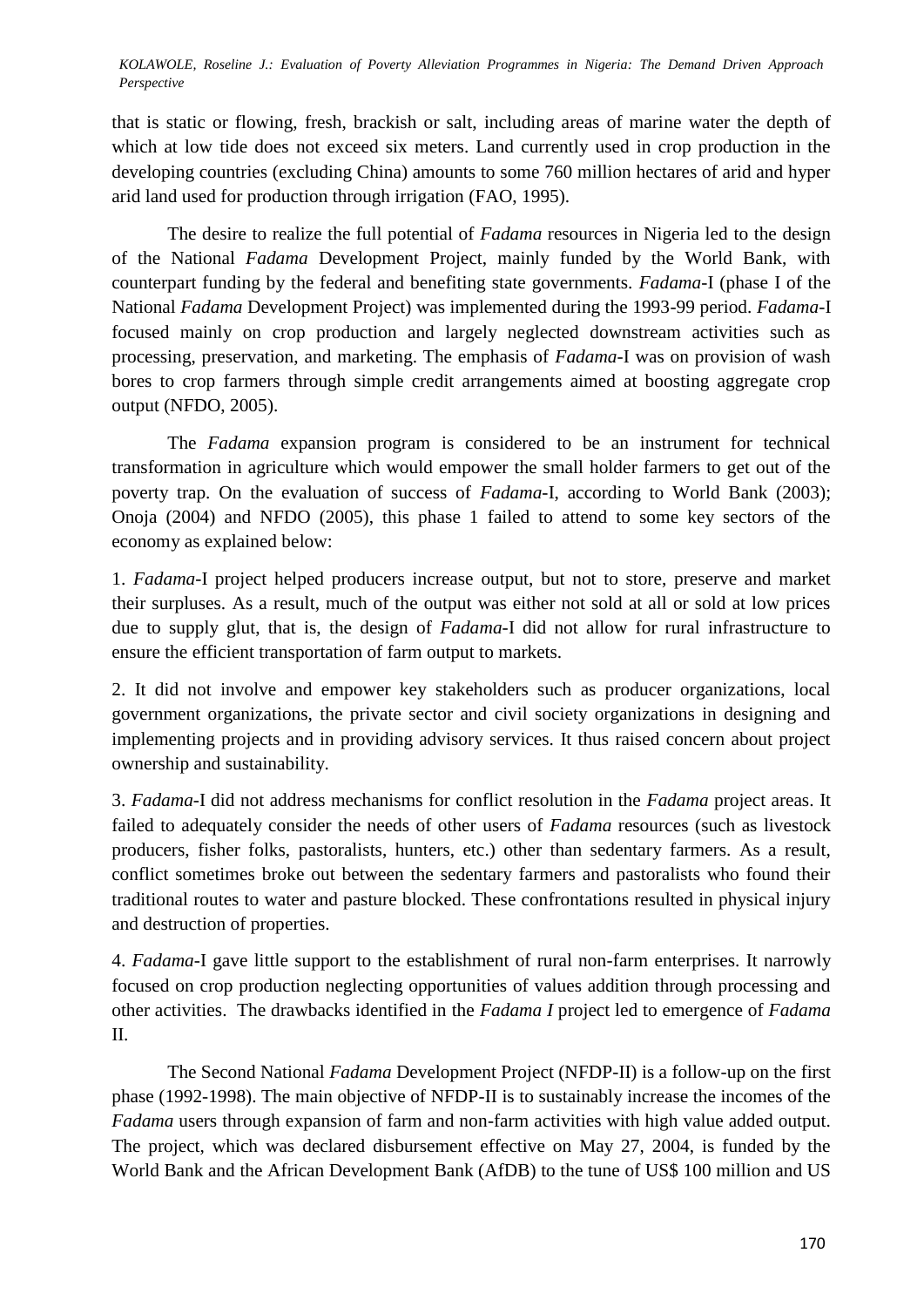\$ 30 million respectively. It covers eighteen states including the Federal Capital Territory (FCT). Out of the 18 participating states, 12 of them are assisted by the World Bank. The states include Adamawa, Bauchi, Gombe, FCT, Imo, Kaduna, Kebbi, Lagos, Niger, Ogun, Oyo and Taraba (NFDO, 2007). The project was designed also to assist project contracted facilitators and participating Local Government Areas to undertake project related activities at the level of *Fadama* Community Associations (FCAs) and other beneficiary groups of *Fadama* User Groups (FUGs). *Fadama*-II was designed to operate for six years (2004-2010) with a goal of contributing to poverty reduction in Nigeria. However, actual implementation did not begin until September 2005 (Nkonya et.al, 2007).

The direct beneficiaries are the 2 million rural families living in the participating states that are now pursuing their livelihoods in the *Fadama* lands. These are not only farmers, as a significant aim of the project design was to ensure that the various *Fadama* User Groups (FUGs) learn to accept each other's rights to a common resource pool which they share as well as take individual decisions. Thus keeping in mind the impact such actions may have on others and on the *Fadama* environment at large. In the past, *Fadama* use has been dominated by sedentary farmers who are the majority group and also the most vocal and influential. A primary aim of this project was to ensure that other less dominant *Fadama* Users (Fisher folks, Pastoralists) and even marginal Users (hunters, gatherers) were recognized as *Fadama* Users and that their role in maintaining these lands are acknowledged and respected. Moreover, vulnerable sub – groups such as widows, elderly, etc. were targeted to ensure that they are beneficiaries of project – funded activities. Such an approach was aimed at avoiding situations of elite capture and conflict (formal and informal) - a primary obstacle to the success of the first *Fadama* Development Project (Ingawa *et al*, 2004).

Moreover, the basic strategy of the project was that of a Community Driven Development (CDD) approach with strong emphasis on stake holder participation, especially at the community level. Facilitators supported under the project helped in organizing the *Fadama*  Community Associations (FCAs) and guided them through an intensive process of group decision - making using a range of participating techniques, resulting in LDPs. In this manner, the project ensured that every activity funded by the project was conceived after informed discussion by the whole community, which resulted from consensus building and social inclusiveness (Ingawa et al, 2004).

The National *Fadama* Development Project (*Fadama*-II) came into existence with the aim of federal government, to expand the achievements of *Fadama*-I scope and size which is a major instrument for achieving the government's poverty reduction objective in the rural areas of Nigeria. The project was able to achieve its set targets at the end of its six year period. To achieve these outcomes, the project designed five components. These include: Capacity Building, Rural Infrastructure Investment, Pilot Productive Asset, Demand-Responsive Advisory Services, and Project Management, Monitoring and Evaluation (NFDO, 2005). The tools employed for effectiveness of the programmes are local framework (logframe), Participatory Rural Appraisal (PRA) and Local Development Plan (LDP). However, the success of *Fadama-*II has led to extension of the project to other states of the country in 2010 called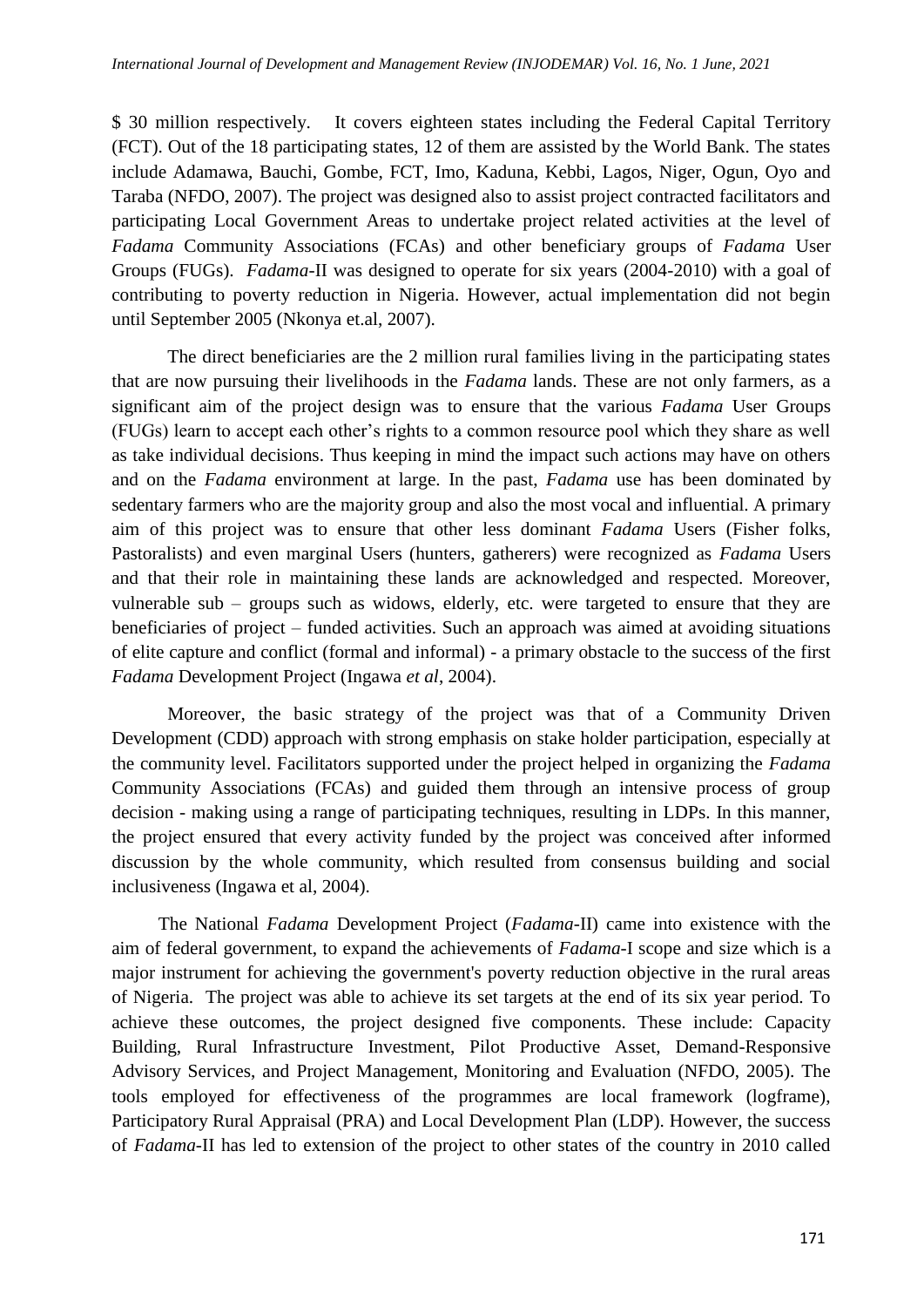*Fadama*-III. The aim is to reduce poverty among the beneficiaries in the entire 36 States and the Federal Capital Territory of Nigeria.

### **The Role of Actors in Poverty Alleviation**

In an attempt to alleviate this problem, three actors are identified in the literature as being involved in any given country namely government, bilateral or multilateral international organizations, and Non-Governmental Organizations (NGOs).

First, at the government level, poverty can be alleviated by directing public expenditure to the most vulnerable groups in the population. However, within the contemporary market philosophy of Structural Adjustment Programme (SAP) in Nigeria, not only is obtaining basic necessities of life increasingly becoming a subject of individual economic power, there is a search for ways to make optimal use of the very scarce government resources. Large public sector deficits also make it necessary to reduce government social services or impose fees on them. The reduction has affected the access of the poor to these services, creating a critical and declining standard of living (Adebayo 1997).

Second, the bilateral or multilateral international organizations, especially the World Bank have immensely contributed to poverty alleviation in human resources development, through renewed investment and policy changes in education and health services, and to alleviate the conditions of the poorest groups of the population, through targeted nutrition and employment programmes. Recently, the World Bank Group (WBG) discussed a new five-year Country Partnership Framework (CPF) from 2021 to 2024 and approved a \$1.5-billion package to help build a resilient recovery post-COVID-19. This is part of the efforts to boost poverty reduction in Nigeria (World Bank Group, 2020).

Third are the NGOs, which operate under different names and different guises in both developed and developing countries. NGOs are considered to play a role in correcting the failures of the state and the market (Edwards, 2009). The NGOs perceived as the alternative for development, offering innovative and community-centered development approaches to service delivery, advocacy and community empowerment (Nader & Foundation, 2016). These organizations help empowering people thereby leading more effective and sustainable local development services than those promoted by the government (Bassey, 2008). When the assistance provided by private, and non-profit groups is considered, one may safely assume that their contributions are indispensable to poverty reduction.

Masoni (1985) is of the opinion that the presence of NGOs within the local community and their special commitment to the betterment of the lives of vulnerable group make them the only practicable link between large-scale investments and the farmers or the city dwellers to whom the investments are directed. He added that the target groups must be reached in ways that can be connected with their lives and work. In relative term, he stated that the sensitivity of NGOs to such concerns and their local knowledge and operations cannot usually be matched by government departments. Therefore, the NGOs have enjoyed considerable success over the last three decades; and are now universally accepted as having an effective role to play in poverty alleviation.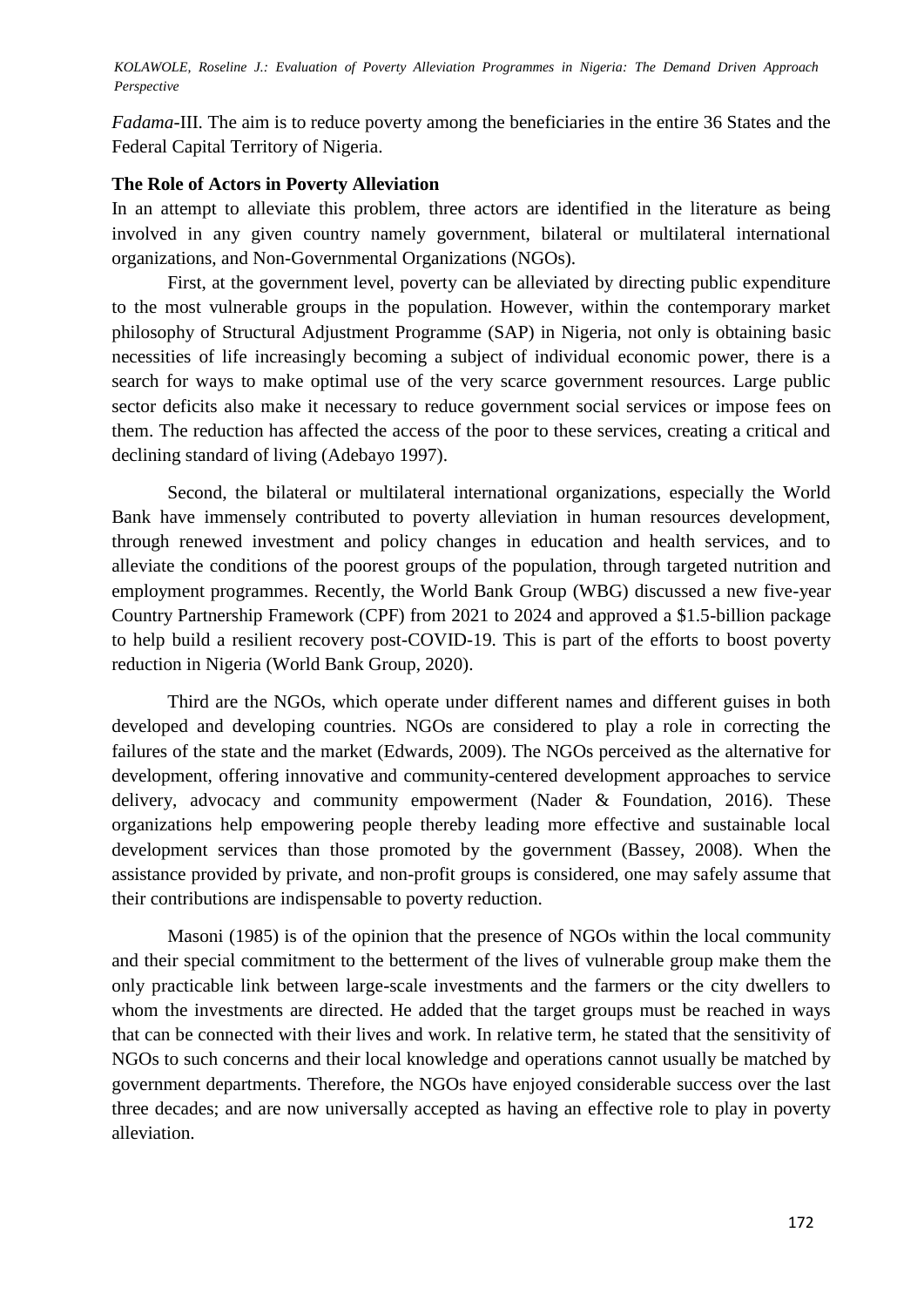## **Conclusion**

**P**overty alleviation programme is expected to benefit the poor by reducing their poverty but due to approach employed by Nigerian government in the implementation of these programmes majority of them failed to address poverty. Also it was discovered that most of these programmes were not pro-poor. Recently, CDD approach was employed in targeting the poor. According to literature it was observed that most of the programmes that employed CDD were pro-poor but not for the very poor (Nkoya et.al, 2007; Akinlade, Yusuf, Omonona and Oyekale, 2011). This could have accounted for the persistence of poverty in the country.

# **Recommendations**

- If this CDD could be properly employed by all the programmes to target the very poor there would be significant reduction in poverty in the nation. The impact of some of these programmes was not felt among the poorest of both male and female. It implies giving equal access to economic resources to both male and female. There is need to encourage more female participation.
- There should be prevention of elite capture through proper targeting in any CDD project.

# **References**

- Adebayo, A.A. (1997). The role of NGOs in poverty alleviation: Selected Papers for the 1997 Annual Conference of Nigerian Economic Society.
- African Development Bank (2009). *Country partnership strategy for the Federal Republic of Nigeria (2010-2013) July 2, 2009*. Document of the World Bank
- Aighokhan, B. E. (1997). Poverty alleviation in Nigeria: Some macroeconomic issues. *NES Annual Conference Proceedings.* 181-209.
- Akinlade, R. J., Yusuf, S. A., Omonona, B.T. & Oyekale, A. S. (2011). Poverty alleviation programme and pro-poor growth in rural Nigeria: Case of Fadama II project. *World Rural Observations,* 3(1). 27-33.
- Akinyosoye, V. O. (2005). *Government and agriculture in Nigeria: Analysis of policies, programmes and administration*. Ibadan: Macmillan Nigeria Publishers Limited
- Alkire, S., Bebbington, A. Esmail T., Ostrom, E. Polski, M. Ryan, A. Van Domelen, J. Wakeman, W. & Dongier, P. ( 2001). Community-driven development. In *PRSPSource Book*. Washington, D.C. World Bank.
- Ayoola, G.B. (2001). *Essays on the agricultural economy 1: A book of readings on agricultural development policy and administration in Nigeria,* Ibadan: TMA Publishers.
- Bakare, A. S. (2011). Measuring the income inequality in Nigeria: The Lorenz Curve and Gini coefficient approach, *American Journal of Economics*, 1: 44-552.
- Bassey, N. (2008). *Contribution by the NGOs major group sector on Africa and sustainable development.* United Nations, New York Working Paper No 3.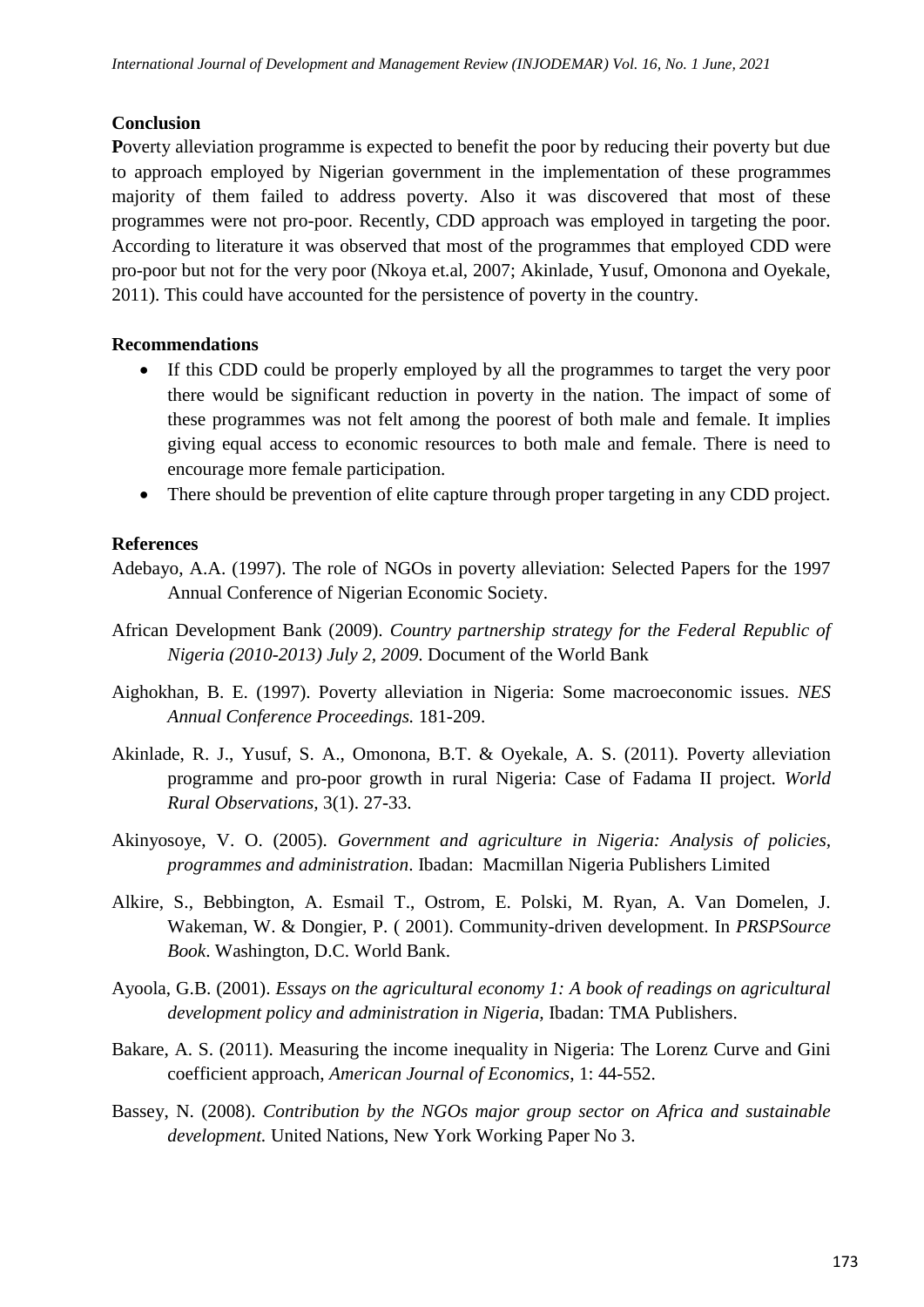- Blench, R. & Ingawa, S. A. (2004). A practical guide for National *Fadama* development project II on conflict and management. *The World Bank PCF/Government of Nigeria PCU Fadama 11,* 2004:1-19.
- Cleaver, F. (1999). Paradoxes of participation: Questioning participatory approaches to development. *Journal of International Development,* 11(4): 597-612.
- Conning, J., & Kevane, M. (2002) Community-Based Targeting Mechanisms for Social Safety Nets: A Critical Review. *World Development*, 30(3): 375-395.
- Dode, R. O. (2010). Yar'Adua 7-Point agenda, the MDGs and sustainable development in Nigeria, *Global Journal of Human Social Science*, 10(4): 2-8
- Dongier, P., Domelen, J. V. Ostrom, E. Ryan, A. Wakeman, W. Bebbington, A. Alkire, S. Esmail, T. & Polski, M. (2001) "Community driven development." In World Bank. *Poverty Reduction Strategy Paper Sourcebook* 1. Washington D.C.
- Edralin, D. M., Tibon, M. V. P.,  $\&$  Tugas, F. C. (2015). "Initiating women empowerment and youth development through involvement in non-formal education in three selected parishes: An action research on poverty alleviation" DLSU Business & Economics *Review*, 24 (2): 108-123.
- Edwards, M. (2009). *Civil Society*: Second Edition, Polity, Cambridge**.**
- Ejimudo, K. B. O. (2013). The problematic development planning in Nigeria: Critical discourse, *Journal of Developing Country Studies*, 3(4): 67-80.
- Farrington, J. & Slater, R. (2006). "Introduction: Cash transfers: Panacea for poverty reduction or money down the drain?" *Development Policy Review 24(5)*: 499-511.
- Federal Ministry of Agriculture and Water Resources, (2008). Draft on national food security programme.
- Federal Ministry of Finance (2008). Community–Based Poverty Reduction Project (CPRP): Overview of project implementation. Abuja: Federal Ministry of Finance.
- Federal Ministry of Information and Communications (2007). Federal Republic of Nigeria. Yar'Adua's 7-Point Agenda
- Food and Agricultural Organisation (FAO), (2004). *The ethics of sustainable agricultural intensification.*
- Ghai, D. (ed.) (2000). *Renewing social and economic progress in Africa*, London: Macmillan Press.
- Gillespie, S. (2004). Scaling up community-driven development: A synthesis of experience. Food and Nutrition Division discussion paper No. 181.Washington, DC: International Food Policy Research Institute.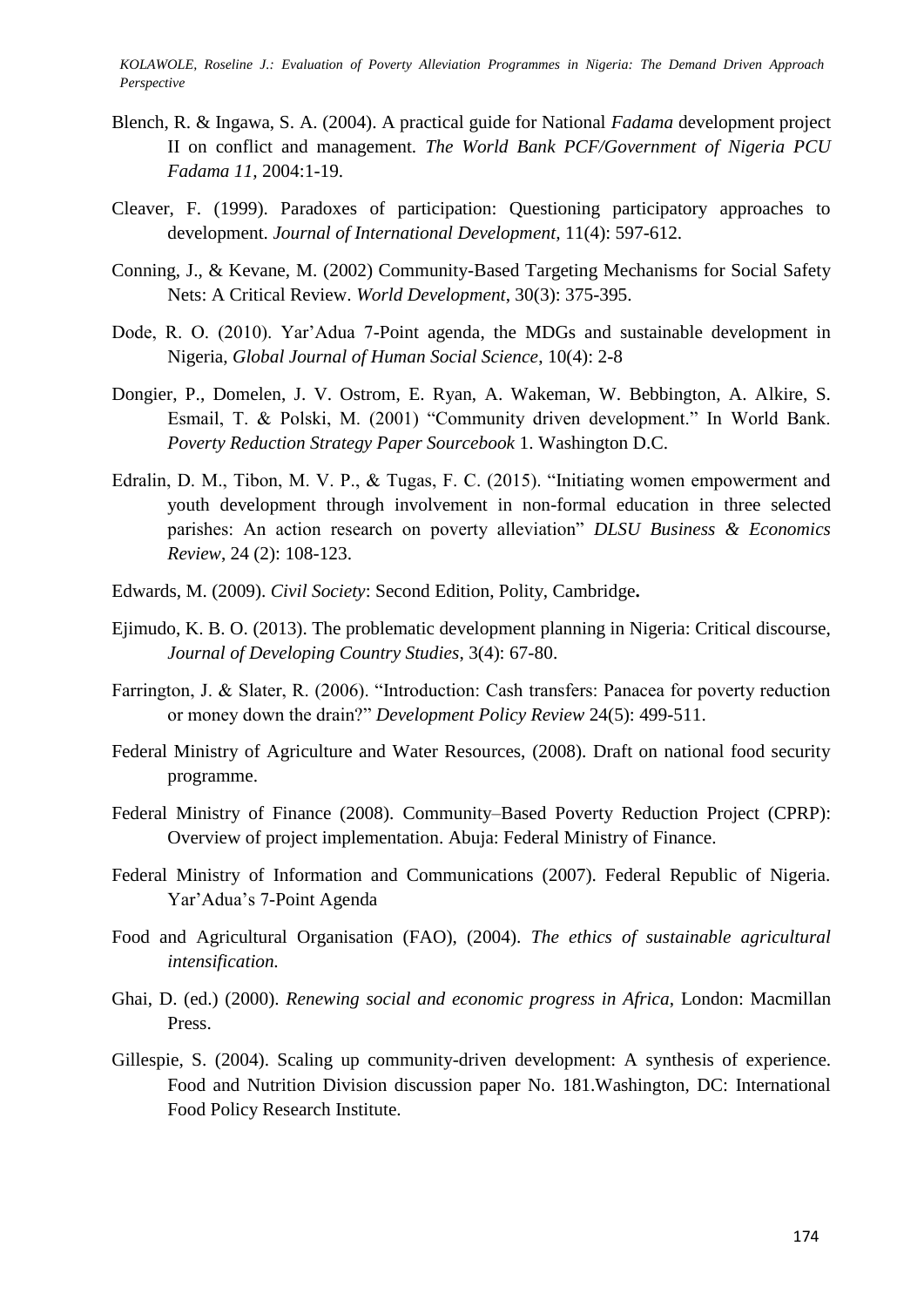- Idachaba, F.S. & Ayoola, G.B. (1992). "Market intervention policy in Nigeria agriculture". An export evaluation of the technical committee in prices, *Development Policy Review*, 9: 289-299.
- Idachaba, F.S. (1988). *Strategies for achieving food self- sufficiency in Nigeria*. Key Note Address, 1st National congress of science and technology, University of Ibadan: 16th August, 1988.
- Ingawa, S. A., Oredipe, A.A., Idefor, K & Okafor, C. (2004). Facilitators project implementation manual. Second national Fadama development project (Fadama 11). Federal Ministry of Agric and Rural Development, Abuja, Nigeria.
- Ipinnaye, A. O. (2001). A decomposition analysis of the sources of income inequality in Ibadan metropolis, Unpulished B.Sc Project Dept., of Agricultural Economics University of Ibadan
- Iwuchukwu J. C., & Igbokwe, E. M. (2012). Lessons from agricultural policies and programmes in Nigeria, *Journal of Law, Policy and Globalization*, 5 (11): 11-21
- Khwaja, A. (2001). *Can good projects succeed in bad communities? Collective action in the Himalayas* Cambridge, MA: Harvard University Press.
- Kleimeer, E. (2000). The impact of participation on sustainability: An analysis of the Malawi Rural Piped Scheme Program. *World Development* 28(5): 929-944.
- Mansuri, G., & Rao, V. (2004). Community-based and driven development: A critical review. *World Bank Research Observer*, 19(1): 1-39.
- Masoni, V. (1985). Non-government organisations and development. *Finance and Development* World Bank.
- Misana, S. (1995). "Gender dimension, poverty and women empowerment". Paper Presented at Zanzibar, Retreat on poverty reduction and elimination, May 2-4.
- Mosse, D. (1997). Colonial and contemporary ideologies of community management: The case of tank irrigation development in South India. *Modern Asian Studies,* 33(2): 303-338.
- Nafziger, W.E. (1996). The economics of complex humanitarian emergencies: Preliminary approaches and findings, *Working Paper* No. 119, Helsinki: UNU/ WIDER.
- National Fadama Development Office (NFDO) (2005). *Poverty reduction through increased productivity and empowerment.* NFDO/Project Coordination Unit, Abuja Nigeria.
- National Fadama Development Office (NFDO) (2007). *Fadama 11–Poverty reduction through empowerment.* A Publication of PCU – NFDO, Abuja, Nigeria.
- Nkonya E., Phillip D.,Oredipe A., Mogues T.,Yahaya M.K., Adebowale. G., Pender J., Arokoyo T., Idefoh F., & Kato E. (2007). "Beneficiary assessment/impact evaluation of the second national fadama development project". IFPRI Working Paper.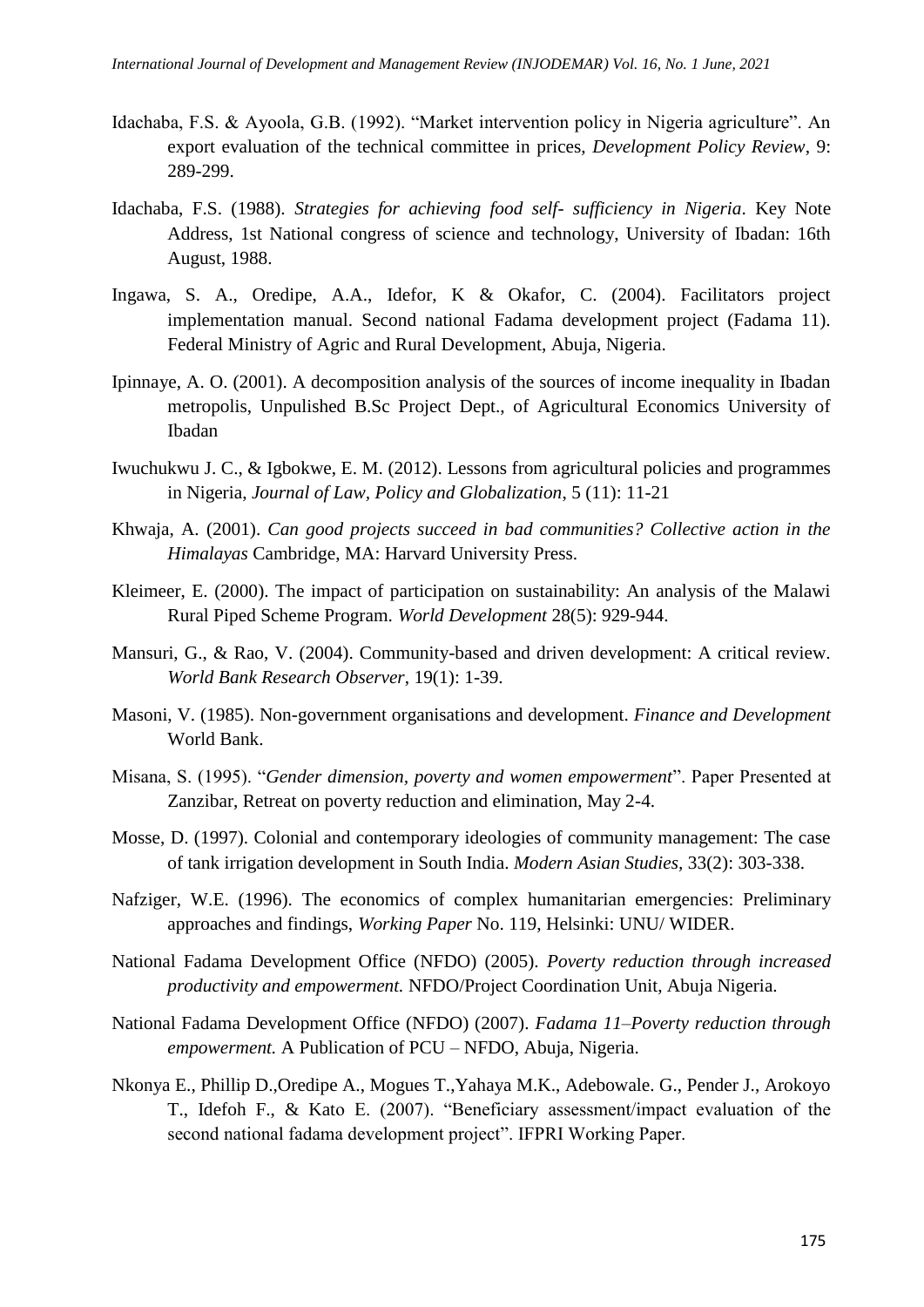- Nnabuike O.L. (2014). Evaluation of participatory poverty reduction through water delivery support of Local Empowerment and Environmental Management Project (LEEMP) in Rural Southeast Nigeria. PhD Thesis, Department of Agricultural Economics, University of Nigeria, Nsukka
- Nuhu, M. B. (2007). Property development as a panacea to poverty alleviation in Nigeria strategic integration of surveying services, *FIG Working Week* Hong Kong SAR, China, pp 3-4.
- Obasi, I. N. & Oguche, D. (1995). Innovative programmes in rural development: An evaluation of the better life programme using the APBS Framework. In: E. C. Eboh, C. U. Okoye and D. Ayichi (eds.). *Rural development in Nigeria*: *Concepts, process, and prospects*, Enugu: Auto Century Publishing Company.
- Ogwumike, F. O (2002). An appraisal of poverty reduction strategies in Nigeria: Central Bank of Nigeria (CBN). *Economic & Financial Review,* 39(4) :1-17
- Ogwumike F. O. (1998). "Poverty alleviation strategies in Nigeria". In *Measuring and Monitoring Poverty in Nigeria,* Proceedings of the Seventh Annual Conference of the Zonal Research Units of CBN.
- Ogwumike, F.O. (1996). *Poverty profile in Nigeria: A statistical overview*. National User/Producer seminar on Statistics and African Statistics and information days. Proceedings organized by the Federal Office of Statistics at Kwara Hotel, Ilorin, Kwara State. 18 -19 November, 1996.
- Ogwumike, F.O. (1987). *Poverty and basic needs approach to development in Nigeria*. An unpublished Ph.D dissertation, Department of Economics, University of Ibadan, Nigeria.
- Ojoawo, R.O. (2013). *Performance evaluation of the local empowerment and environmental management programme in Oyo State, Nigeria*, Professional Diploma Dissertation submitted to the NITP/TOPREC Examination Board Abuja, Nigeria.
- Okoroafor, M. O. & Nwaeze, C. (2013). Poverty and economic growth in Nigeria (1990 2011), *The Macrotheme Review*, 2(6): 105-115.
- Oladeji, S. I. & Abiola, A. G. (1998). Poverty alleviation with economic growth strategy: Prospects and challenges in contemporary Nigeria. *Nigerian Journal of Economic and Social Studies (NJESS)*, 40(1): 19-33
- Olatunbosun, D. (1964). *Nigerian farm settlements and school leavers' farms: Profitability, resource use and socio-psychological consideration*. An Unpublished Ph.D Thesis, USA, Michigan State University.
- Olubanjo, O. O., Akinleye, S. O. & Ayanda, T. T. (2009). Economic deregulation and supply response of cocoa farmers, *Journal of Social Science*, 21(2): 129-135
- Onah, R. C., Ayogu, G. I., & Agboeze, M. U. (2013). Sustainability of local empowerment and environmental management project in Enugu State, *Journal of Business and Management,* 13(4): 09-17.